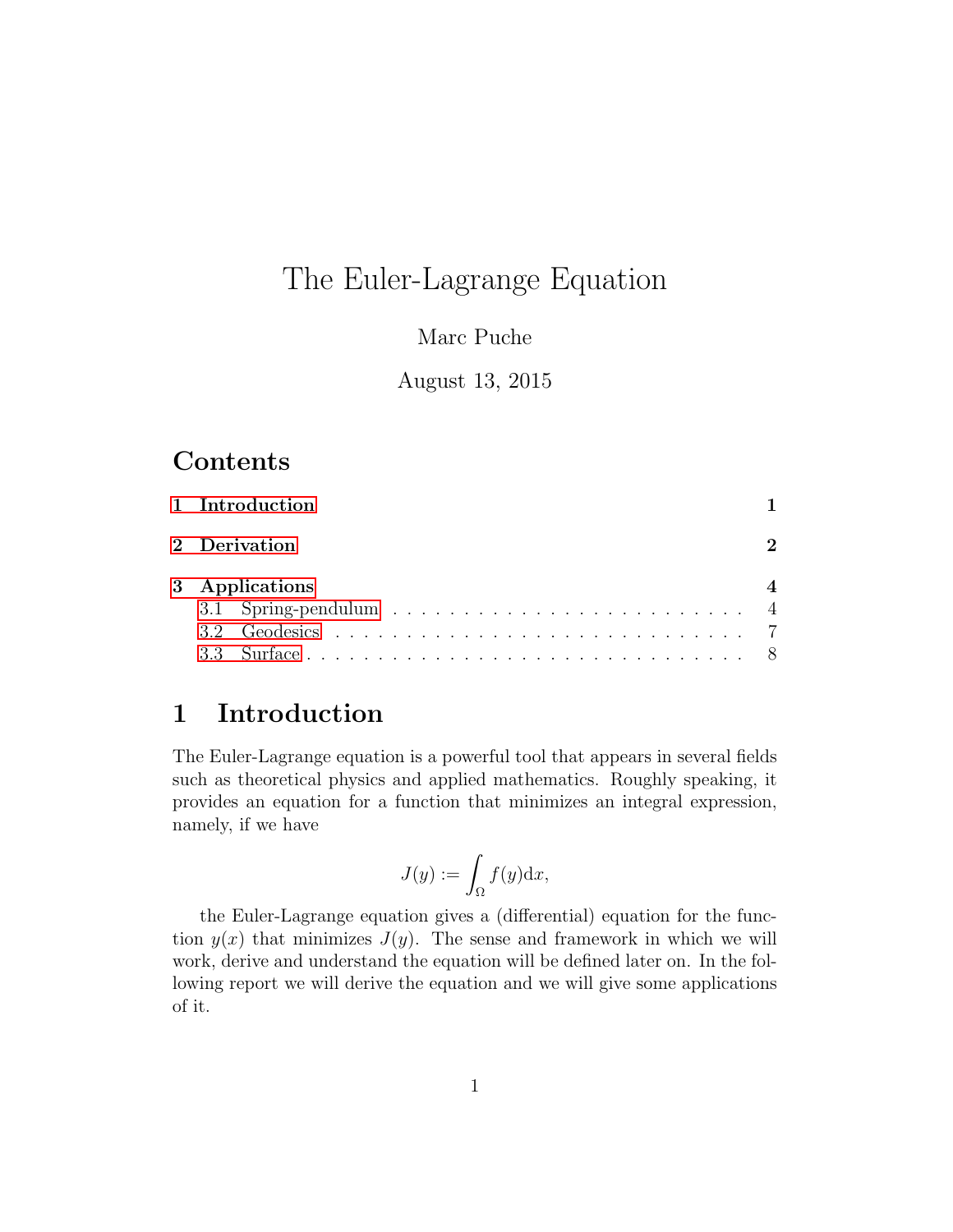### <span id="page-1-0"></span>2 Derivation

Even though that there are much more general mathematical frameworks in which one can derive optimality conditions for minimization problems, we will use the derivation provided in the variational calculus for functions of one variable and fix boundary.

Let us consider a function  $f$  continuously differentiable and a closed interval  $[a, b] \subset \mathbb{R}$  with  $a < b$ . We will think of f as a functional depending on the variables  $x, y(x), \dot{y}(x)$ . Our aim is to find a function  $y(x)$  that fulfills  $y(a) = y_a$  and  $y(b) = y_b$ , with  $y_a, y_b$  given, which minimizes

$$
J(y) := \int_{a}^{b} f(x, y, \dot{y}) dx.
$$
 (1)

If y minimizes  $J$  subject to the boundary conditions, any slight perturbation of y that preserves the boundary must increase J.

Let  $g_{\alpha} := y(x) + \alpha \eta(x)$  be such a perturbation, where  $\alpha$  is meant to be small and  $\eta$  a continuously differentiable function fulfilling  $\eta(a) = \eta(b) = 0$ . Then define

$$
f_{\alpha} := f(x, g_{\alpha}, \dot{g}_{\alpha}),
$$

$$
J_{\alpha} = \int_{a}^{b} f_{\alpha} dx.
$$

The derivative of  $J_{\alpha}$  with respect to  $\alpha$  is given by

$$
\frac{dJ_{\alpha}}{d\alpha} = \frac{d}{d\alpha} \int_{a}^{b} f_{\alpha} dx = \int_{a}^{b} \frac{df_{\alpha}}{d\alpha} dx
$$

and

$$
\frac{\mathrm{d}f_{\alpha}}{\mathrm{d}\alpha} = \eta \frac{\partial f_{\alpha}}{\partial g_{\alpha}} + \dot{\eta} \frac{\partial f_{\alpha}}{\partial \dot{g}_{\alpha}},
$$

so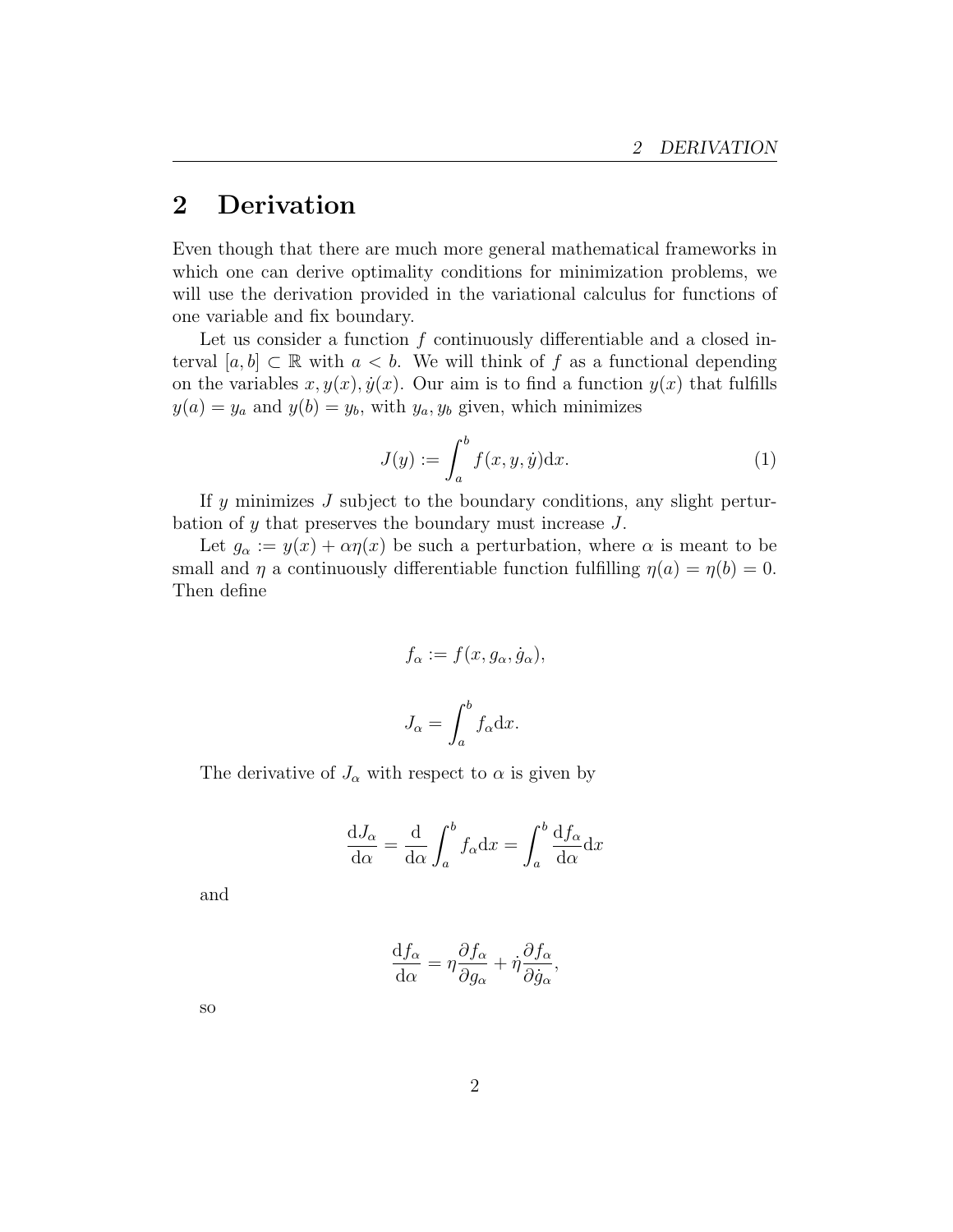$$
\frac{\mathrm{d}J_{\alpha}}{\mathrm{d}\alpha} = \int_{a}^{b} \eta \frac{\partial f_{\alpha}}{\partial g_{\alpha}} + \dot{\eta} \frac{\partial f_{\alpha}}{\partial \dot{g}_{\alpha}} \mathrm{d}x.
$$

When  $\alpha = 0$  we have that  $g_{\alpha} = y$ ,  $f_{\alpha} = f$  and  $J_{\alpha}$  has a minimum, so that

$$
\left. \frac{\mathrm{d}J_{\alpha}}{\mathrm{d}\alpha} \right|_{\alpha=0} = \int_{a}^{b} \eta \frac{\partial f}{\partial y} + \dot{\eta} \frac{\partial f}{\partial \dot{y}} \mathrm{d}x = 0.
$$

Integrating by parts the term with  $\dot{\eta}$  we obtain

$$
\frac{\mathrm{d}J_{\alpha}}{\mathrm{d}\alpha}\bigg|_{\alpha=0} = \int_{a}^{b} \left(\frac{\partial f}{\partial y} - \frac{\mathrm{d}}{\mathrm{d}x}\frac{\partial f}{\partial \dot{y}}\right)\eta \mathrm{d}x + \left(\eta \frac{\partial f}{\partial \dot{y}}\right)_{a}^{b} = 0.
$$

Since  $\eta(a) = \eta(b) = 0$  we get

$$
\left. \frac{\mathrm{d}J_{\alpha}}{\mathrm{d}\alpha} \right|_{\alpha=0} = \int_{a}^{b} \left( \frac{\partial f}{\partial y} - \frac{\mathrm{d}}{\mathrm{d}x} \frac{\partial f}{\partial \dot{y}} \right) \eta \mathrm{d}x = 0.
$$

Applying the Fundamental Lemma of the Variational Calculus we obtain the so-called Euler-Lagrange equation

<span id="page-2-1"></span>
$$
\frac{\partial f}{\partial y} - \frac{\mathrm{d}}{\mathrm{d}x} \frac{\partial f}{\partial \dot{y}} = 0. \tag{2}
$$

A more general expression can be provided, in case that  $f$  depends on further derivatives of y,  $y^{(k)}$ , for  $k = 1, \ldots, n$ , we have

<span id="page-2-0"></span>
$$
\frac{\partial f}{\partial y} + \sum_{k=1}^{n} (-1)^{k} \frac{\mathrm{d}^{k}}{\mathrm{d}x^{k}} \frac{\partial f}{\partial y^{(k)}} = 0, \tag{3}
$$

where the factor  $(-1)^k$  comes from an iterative integration by parts. If f instead depends on several functions of one variable  $y_j$ , [\(3\)](#page-2-0) needs to be fulfilled for each  $y_j$ , that is,

$$
\frac{\partial f}{\partial y_j} + \sum_{k=1}^n (-1)^k \frac{\mathrm{d}^k}{\mathrm{d}x^k} \frac{\partial f}{\partial y_j^{(k)}} = 0.
$$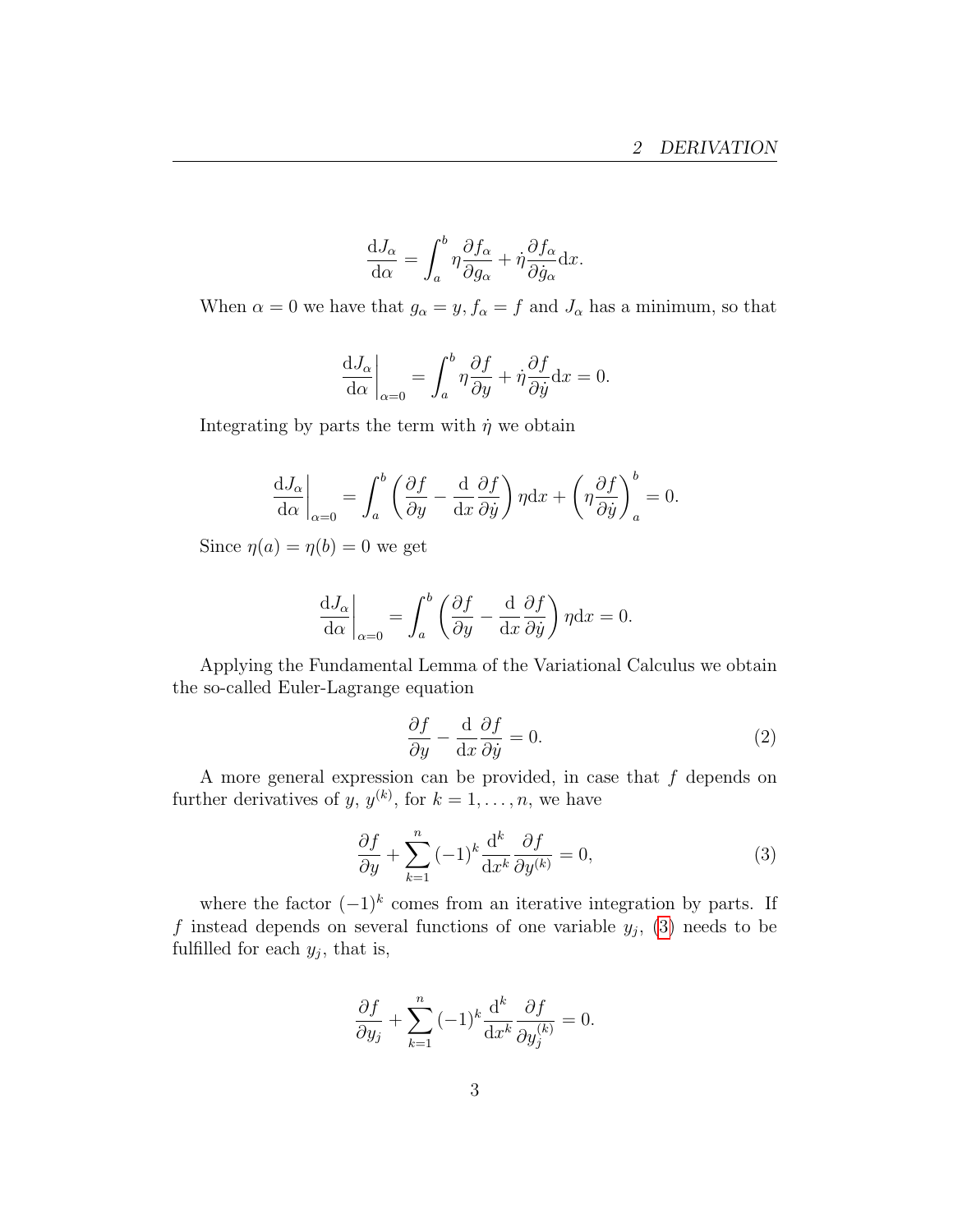Another expression we will use later on is the case in which there are more than one independent variables involved,  $x_i$ . In this case and for  $f$ depending on the first derivatives of y, we have that

<span id="page-3-2"></span>
$$
\frac{\partial f}{\partial y} - \sum_{i=1}^{m} \frac{\partial}{\partial x_i} \frac{\partial f}{\partial(\partial_i y)} = 0,
$$
\n(4)

where

$$
\partial_i y := \frac{\partial y}{\partial x_i}.
$$

Before going to the applications, we will give a result that will make our calculations easier. In the case that  $f$  does not depend on the independent variable  $x$ , this is,

$$
\frac{\partial f}{\partial x} = 0,
$$

[\(2\)](#page-2-1) can be integrated obtaining

$$
f - \dot{y}\frac{\partial f}{\partial \dot{y}} = C,\tag{5}
$$

where  $C$  is a constant. This is known as the Beltrami identity.

## <span id="page-3-0"></span>3 Applications

In this section we will use the former equations in order to provide a few applications of the Euler-Lagrange equation. The first one will be about physics and two of them will be purely mathematical related to differential manifolds.

#### <span id="page-3-1"></span>3.1 Spring-pendulum

In theoretical mechanics, the Lagrangian of a classical system is a functional that contains the physical information of the system. According to the Hamilton's Principle, the trajectory  $q(t)$  described by a particle is the one that minimizes the action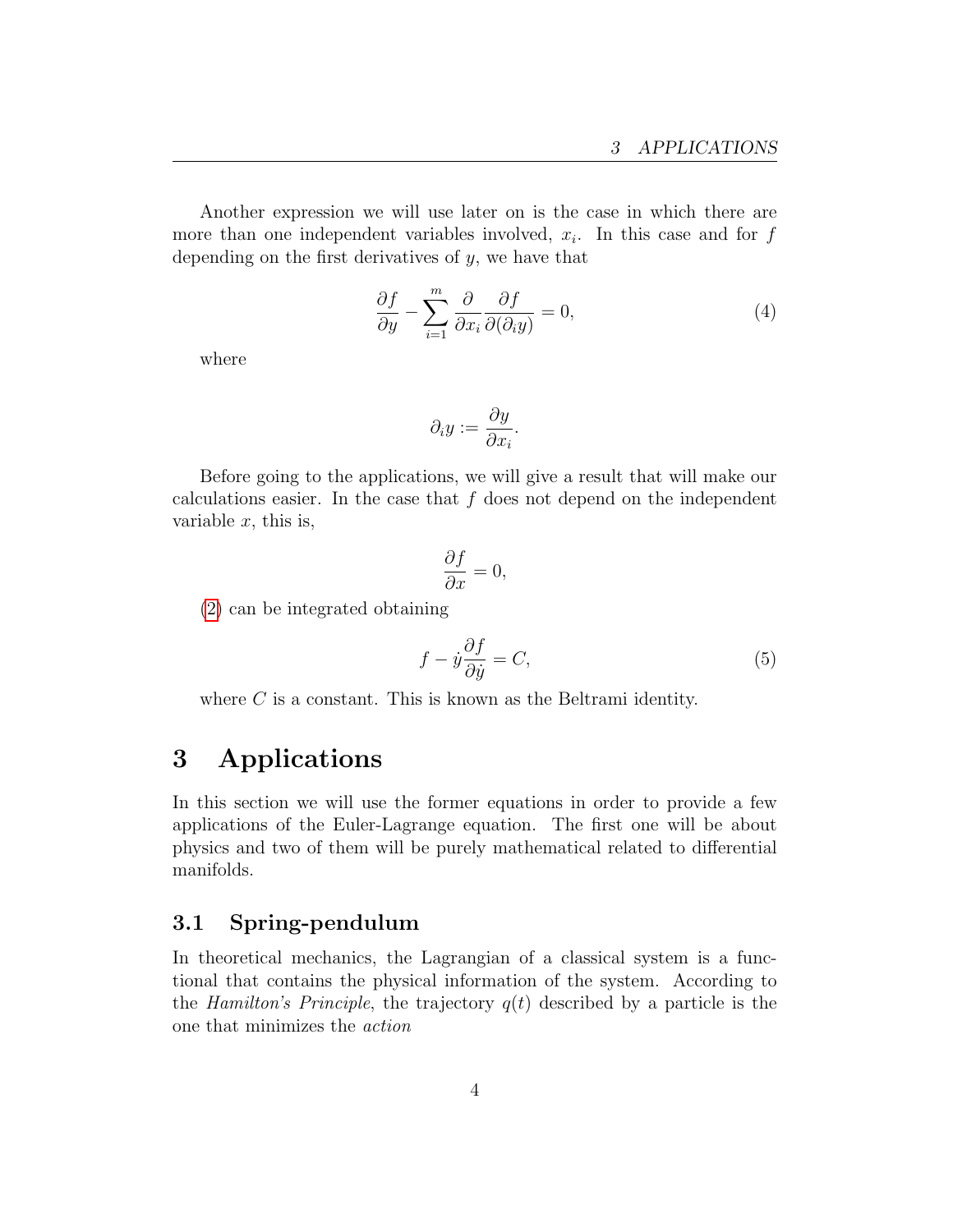$$
S(q_j) := \int_{t_1}^{t_2} L(t, q_j, \dot{q}_j) dt,
$$

where  $L(t, q_j, \dot{q}_j)$  is the Langrangian and  $q_j$  for  $j = 1, \ldots, m$  the coordinates describing the system. Under the assumption of having a kinetic energy depending on  $\dot{q}_j^2$  and that the forces acting on the system are derived from a time-independent potential field, namely,  $F(q_j) = -\nabla V(q_j)$ , the Lagrangian can be written as

<span id="page-4-0"></span>
$$
L := T - V,\tag{6}
$$

that is, the difference between kinetic and potential energy and it needs to fulfill the Euler-Lagrange equation according to the Hamilton's Principle. In this example we are going to derive the differential equations describing a pendulum connected to a fix point by a spring. The pendulum is assumed to have mass m and the spring constant is k. The system is under the gravitational field of intensity g.

The advantage of using the Lagrangian formalism to describe the system is that we can introduce the generalized coordinates, this means, that we do not necessarily have to work with Cartesian coordinates, but we can use the ones that describe easily/best our system. Afterward, we apply  $(2)$  to L for each of the  $q_j$ . In our case, we will take  $q_1 = r$  and  $q_2 = \varphi$  and we will describe our system on the plane by using polar coordinates

$$
\begin{cases} x(t) := r(t) \cos(\varphi(t)), \\ y(t) := r(t) \sin(\varphi(t)). \end{cases}
$$

The velocity of the system is the time derivative of the position

$$
\begin{cases} \dot{x} = \dot{r}\cos(\varphi) - r\dot{\varphi}\sin(\varphi), \\ \dot{y} = \dot{r}\sin(\varphi) + r\dot{\varphi}\cos(\varphi). \end{cases}
$$

Now we compute the kinetic energy of the system

$$
T := \frac{1}{2}mv^2 = \frac{1}{2}m(\dot{x}^2 + \dot{y}^2) = \frac{1}{2}m(\dot{r}^2 + r^2\dot{\varphi}^2).
$$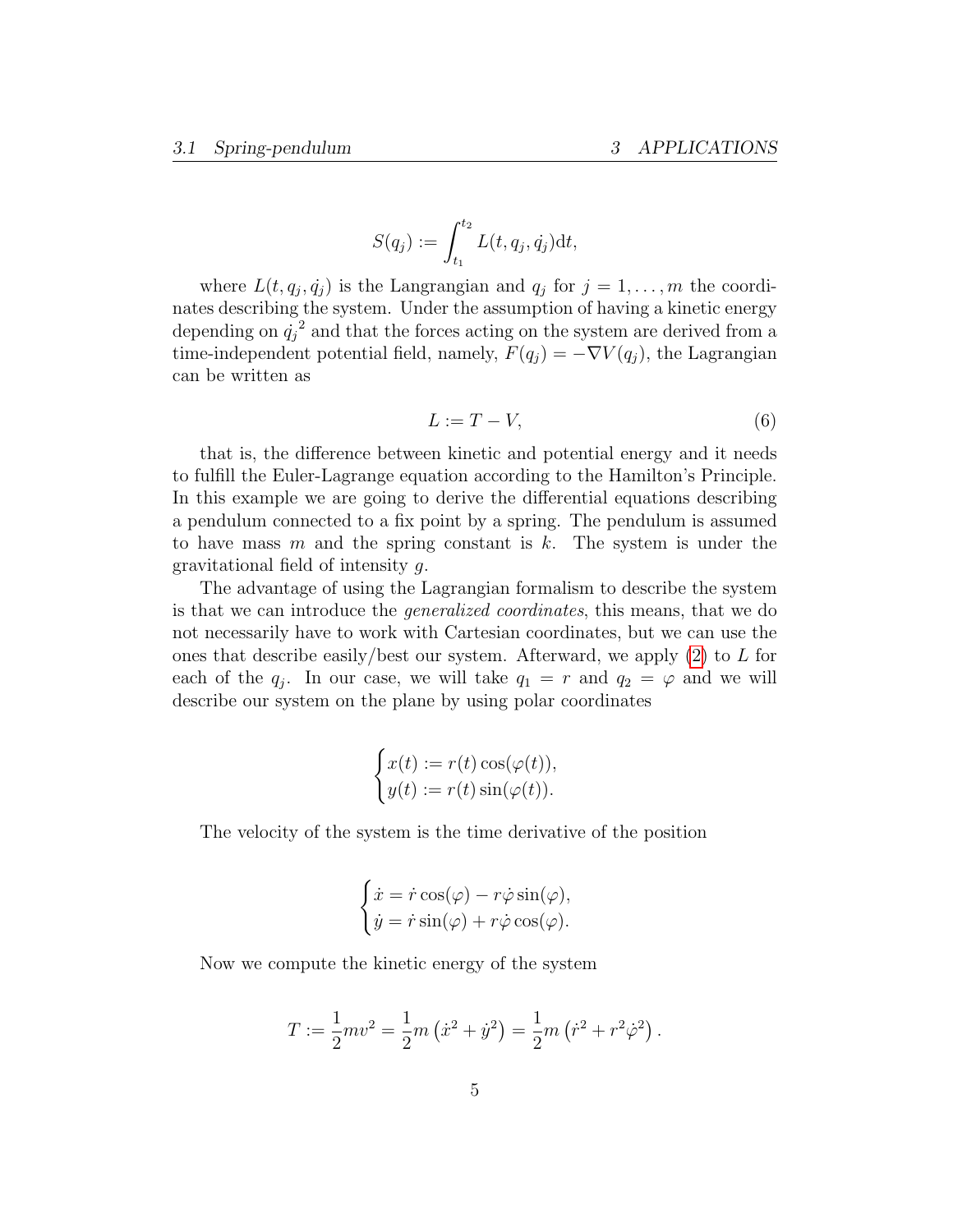The gravitational force is given by the field  $F_G = (0, -mg)^T$ , which comes from the potential

$$
V_G = mgy = mgr \sin(\varphi),
$$

recalling that  $F = -\nabla V$ . Now we need to find a potential for the elastic force, the one produced by the spring. From the Hooke's Law we know that this force is given by  $F_H = -k(x, y)^T$ , which admits the potential

$$
V_H = \frac{1}{2}k(x^2 + y^2) = \frac{1}{2}kr^2.
$$

Thus, we can write the Lagrangian [\(6\)](#page-4-0) as

$$
L(r, \varphi, \dot{r}, \dot{\varphi}) = \frac{1}{2}m(\dot{r}^2 + r^2\dot{\varphi}^2) - mgr\sin(\varphi) - \frac{1}{2}kr^2.
$$
 (7)

We need now to apply [\(2\)](#page-2-1) to L using  $r, \varphi$ . For r we obtain

$$
\frac{\partial L}{\partial r} = mr\dot{\varphi}^2 - mg\sin(\varphi) - kr,
$$
  

$$
\frac{\partial L}{\partial \dot{r}} = m\dot{r}.
$$

For  $\varphi$  we have

$$
\frac{\partial L}{\partial \varphi} = -mgr \cos(\varphi),
$$
  

$$
\frac{\partial L}{\partial \dot{\varphi}} = mr^2 \dot{\varphi}.
$$

By using the former derivatives we can write [\(2\)](#page-2-1) for  $r, \varphi$ ,

$$
\begin{cases}\n\ddot{r} = r\dot{\varphi}^2 - g\sin(\varphi) - \frac{k}{m}r, \\
\frac{\mathrm{d}\left(r^2\dot{\varphi}\right)}{\mathrm{d}t} = -gr\cos(\varphi).\n\end{cases}
$$
\n(8)

Since we are dealing with a second order system of two differential equations, we require of two initial conditions for each coordinate, namely, initial position and initial velocity,  $r(0) = r_0, \dot{r}(0) = v_0, \varphi(0) = \varphi_0, \dot{\varphi}(0) = \omega_0$ .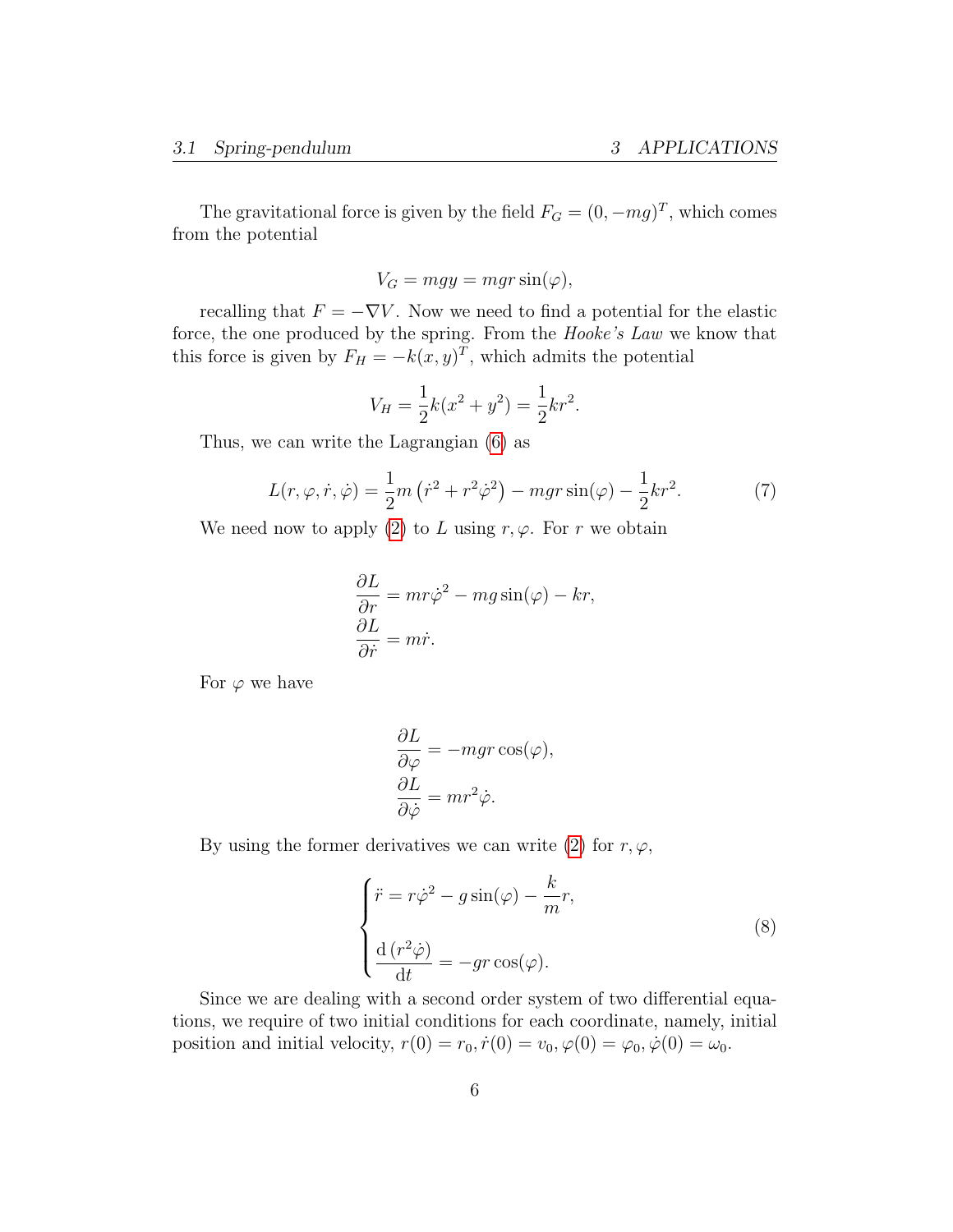#### <span id="page-6-0"></span>3.2 Geodesics

Another well-known application of the variational calculus is a way of finding the differential equations for the geodesics of a manifold, i.e. the path on the manifold that minimizes the distance between two points. We are going to derive the equations for a curve on a sphere of radius R.

The length of arc of a curve  $\gamma : [0, 1] \to M$  on a Riemannian manifold M with metric  $q$  is given by

<span id="page-6-1"></span>
$$
\mathcal{L} = \int_0^1 \sqrt{g(\dot{\gamma}(\tau), \dot{\gamma}(\tau))} d\tau.
$$
 (9)

If we consider the parametrization

$$
S(\varphi, \theta) = (R\cos(\varphi)\sin(\theta), R\sin(\varphi)\sin(\theta), \cos(\theta)), \quad (\varphi, \theta) \in [0, 2\pi] \times [0, \pi)
$$

for the sphere, the metric  $q$  is given by

$$
g = \begin{pmatrix} R^2 \sin^2(\theta) & 0\\ 0 & R^2 \end{pmatrix}
$$

Thus, [\(9\)](#page-6-1) becomes

$$
\mathcal{L} = \int_0^1 R \left( \dot{\theta}^2 + \dot{\varphi}^2 \sin^2(\theta) \right)^{1/2} d\tau.
$$
 (10)

Now we proceed to apply [\(2\)](#page-2-1) for the functional  $f := R(\dot{\theta}^2 + \dot{\varphi}^2 \sin^2(\theta))^{1/2}$ ,

$$
\begin{aligned}\n\frac{\partial f}{\partial \varphi} &= 0, \\
\frac{\partial f}{\partial \dot{\varphi}} &= \frac{R \sin^2(\theta) \dot{\varphi}}{\left(\dot{\theta}^2 + \dot{\varphi}^2 \sin^2(\theta)\right)^{1/2}}.\n\end{aligned}
$$

If we parametrize the curve by using the arc of length,

$$
s(t) := \int_0^t R\left(\dot{\theta}^2 + \dot{\varphi}^2 \sin^2(\theta)\right)^{1/2} d\tau,
$$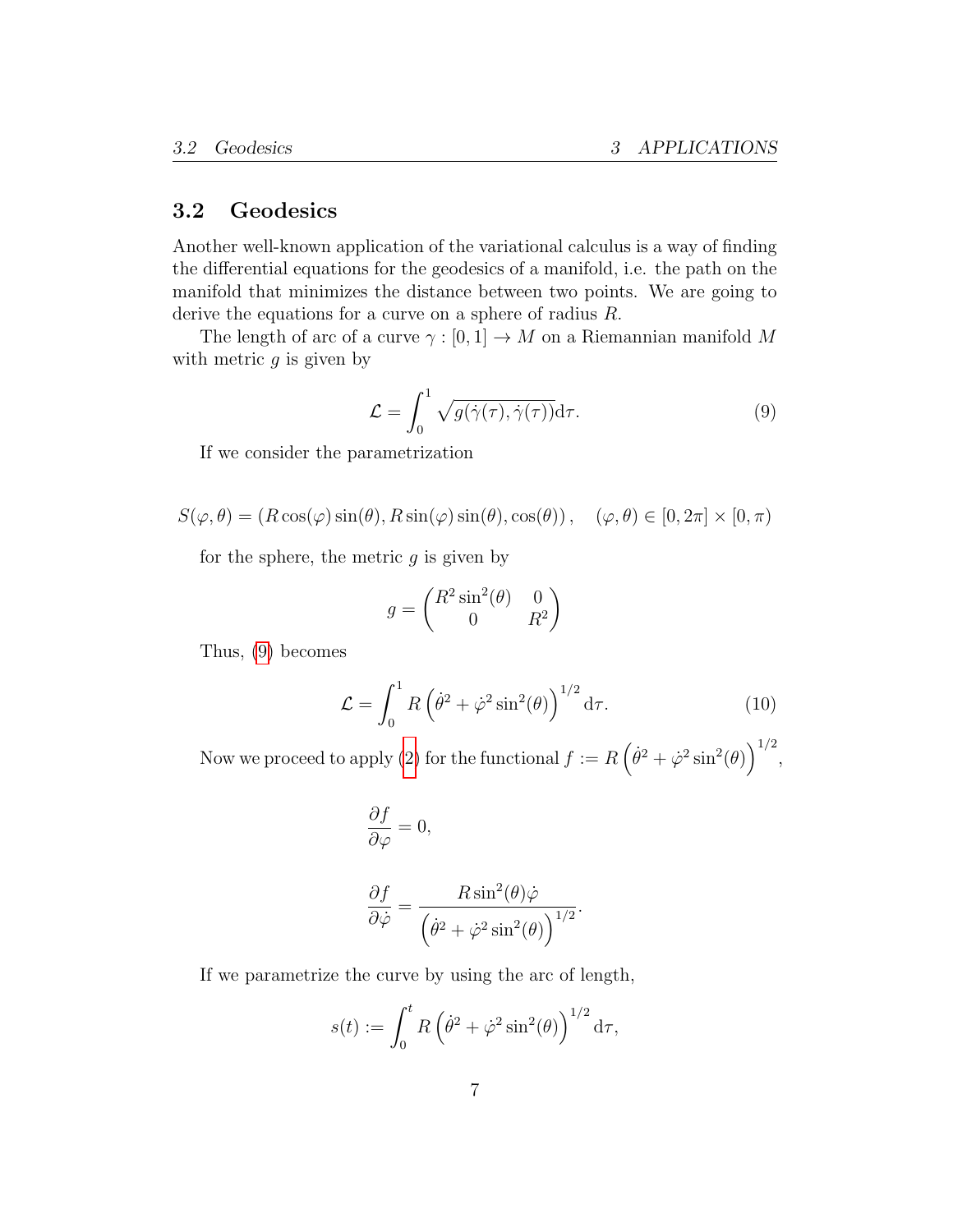we have that,

$$
\frac{\mathrm{d}s}{\mathrm{d}t} = R\left(\dot{\theta}^2 + \dot{\varphi}^2 \sin^2(\theta)\right)^{1/2},\tag{11}
$$

and we can therefore rewrite the derivative of f with respect  $\dot{\varphi}$  as

$$
\frac{\partial f}{\partial \dot{\varphi}} = \frac{R \sin^2(\theta) \dot{\varphi}}{\left(\dot{\theta}^2 + \dot{\varphi}^2 \sin^2(\theta)\right)^{1/2}} = R^2 \sin^2(\theta) \frac{d\varphi}{ds}.
$$

Similarly,

$$
\frac{\partial f}{\partial \theta} = \frac{R \sin(\theta) \cos(\theta) \dot{\varphi}^2}{\left(\dot{\theta}^2 + \dot{\varphi}^2 \sin^2(\theta)\right)^{1/2}} = R^2 \sin(\theta) \cos(\theta) \left(\frac{d\varphi}{ds}\right)^2 \left(\frac{ds}{dt}\right)
$$

$$
\frac{\partial f}{\partial \dot{\theta}} = \frac{R\dot{\theta}}{\left(\dot{\theta}^2 + \dot{\varphi}^2 \sin^2(\theta)\right)^{1/2}} = R^2 \left(\frac{d\theta}{ds}\right).
$$

Putting all together and changing from  $t$  to  $s$  in the Euler-Lagrange equation, we obtain the system of ODEs for  $\varphi, \theta$ ,

$$
\begin{cases}\n\frac{\mathrm{d}}{\mathrm{d}s} \left( \sin(\theta)^2 \frac{\mathrm{d}\varphi}{\mathrm{d}s} \right) = 0, \\
\frac{\mathrm{d}^2 \theta}{\mathrm{d}s^2} - \sin(\theta) \cos(\theta) \left( \frac{\mathrm{d}\varphi}{\mathrm{d}s} \right)^2 = 0.\n\end{cases}
$$
\n(12)

#### <span id="page-7-0"></span>3.3 Surface

In the former section we investigated the minimization of the length of arc on a manifold. Now we are going to look for the manifold that minimizes the surface. If we assume that we have a differential manifold  $M \subset \mathbb{R}$  and we further assume that we have the parametrization  $z: U \times V \to \mathbb{R}, U, V \subset \mathbb{R}$ open, such that M can be expressed by components as  $(x, y, z(x, y))$ , then its surface is given by